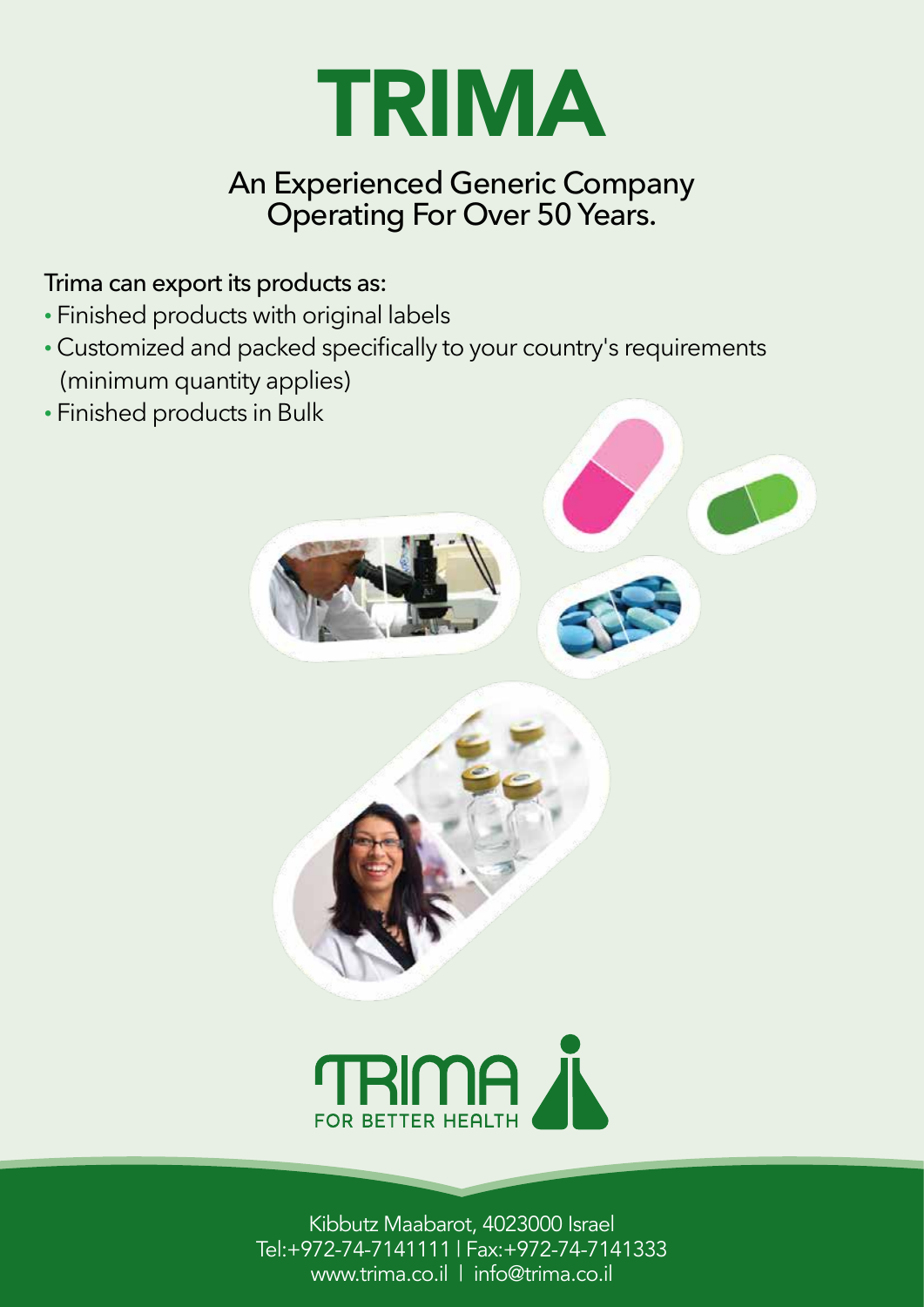#### Dermatology

### Neurology

# Rx Product Portfolio

#### Oncology

| Activelngredient | Originator | <b>Trade Name</b> | Indication | Form   | <b>Dosages</b>         | <b>CTD</b> |
|------------------|------------|-------------------|------------|--------|------------------------|------------|
| Cinacalcet       | Mimpara    | Cinacalcet        | Oncology   | Tablet | 90mg, 60, 00           |            |
| Imatinib         | Gleevec    | Imatinib          | Oncology   | Tablet | 100 <sub>mg</sub> ,100 |            |

| <b>Active Ingredient</b> | Originator     |                   | Indication  | Form     | <b>Dosages</b>     | <b>CTD</b> |
|--------------------------|----------------|-------------------|-------------|----------|--------------------|------------|
| Eletriptan               | Relert         | Eletriptan        | Migraine    | Tablet   | 80mg, 40           | N          |
| Lamotrigine              | Lamictal       | Lamogine          | Epilepsy    | Tablet   | 25, 50, 100, 200mg |            |
| Levetiracetam            | Keppra         | Levetrim Solution | Epilepsy    | Solution | $100$ mg/ml        | N          |
| Levetiracetam            | Keppra         | _evetrim          | Epilepsy    | Tablet   | 1000mg, 500, 250   |            |
| Rasagiline               | Azilect        | Rasagiline        | Parkinson's | Tablet   | 1 <sub>mg</sub>    | V          |
| Topiramate               | <b>lopamax</b> | Topitrim          | Epilepsy    | Tablet   | 25, 50, 100, 200mg |            |

| <b>Active Ingredient</b> | Originator | <b>Trade Name</b>   | Indication | Form           | <b>Dosages</b>           | <b>CTD</b> |
|--------------------------|------------|---------------------|------------|----------------|--------------------------|------------|
| Desloratadine            | Aerius     | Desloratadine       | Allergy    | Tablet         | 5 <sub>mq</sub>          |            |
| Desloratadine            | Aerius     | Desloratadine Syrup | Allergy    | Syrup          | 2.5ml/5ml                |            |
| Fexofenadine             | Telfast    | Fexofenadine        | Allergy    | <b>Tablets</b> | 180mg, 120               |            |
| Montelukast              | Singulair  | Montelukast         | Asthma     | Tablet         | 10 <sub>mg</sub> , 5, 10 |            |
| Theophylline Anhydrous   | Theotard   | Theotrim            | Asthma     | Tablet         | 300mg, 200, 100          |            |

## Nonsterodial Anti-Inflammatory (NSAIDs)

| <b>Active Ingredient</b>                                   | Originator              | <b>Trade Name</b>        | Indication                         | Form         | <b>Dosages</b>    | <b>CTD</b> |
|------------------------------------------------------------|-------------------------|--------------------------|------------------------------------|--------------|-------------------|------------|
| Bww                                                        | Betnovate               | Betacorten               | Dermatology                        | Cream/Oint   | 15g               |            |
| Betamethasone Valerate,<br>Gentamicin                      | Betnovate G             | Betacorten G             | Dermatology                        | Cream / Oint | 15g               |            |
| Ciclopirox Olamine                                         | <b>Batrafen</b>         | Cicloderm                | Fungal Skin<br>Infections          | Cream        | 15g               |            |
| Ciclopirox Olamine                                         | <b>Batrafen</b>         | Cicloderm<br>Solution    | Fungal Skin<br>Infections          | Solution     | 30 <sub>ml</sub>  |            |
| Ciclopirox Olamine,<br>Gentamicin,<br>Clobetasone Butyrate | Original<br>formulation | Cicloderm C              | Fungal Skin<br>Infections          | Cream        | 15g, 30g          |            |
| Clobetasol Propionate                                      | Dermovate               | Clobetasol<br>Propionate | Skin<br>Dermatomes                 | Cream        | 25g               | $\sqrt{ }$ |
| Clobetasol Propionate                                      | Dermovate               | Clobetasol<br>Propionate | Skin<br>Dermatomes                 | Solution     | 30ml              |            |
| Flumethasone Pivalate,<br>Salicylic Acid                   | Locasalen               | Topisalen                | Psoriasis                          | Ointment     | 15g               |            |
| Fucidic Acid 2%                                            | Fucidin                 | Staphiderm               | <b>Bacterial</b> skin<br>infection | Cream        | 30 <sub>q</sub>   |            |
| Gentamycin 0.1%                                            | Garamycin               | Gentatrim                | Skin infections                    | Cream/Oint   | 25g               |            |
| Voriconazole                                               | Vfend                   | Voriconazole             | Anti-fungal                        | Tablet       | 200 <sub>mg</sub> | √          |

#### Respiratory System and Allergy

| <b>Active Ingredient</b> | <b>Trade Name</b> | Originator | Indication     | Form           | <b>Dosages</b>    | <b>CTD</b> |
|--------------------------|-------------------|------------|----------------|----------------|-------------------|------------|
| Celecoxib                | Celcox            | Celebrex   | Osteoarthritis | Capsule        | 200mg, 100        |            |
| Diacerein                | Diatrim           | Art 50     | Osteoarthritis | Capsule        | 50 <sub>mg</sub>  |            |
| Etoricoxib               | Etoricoxib        | Arcoxia    | Pain           | <b>Tablets</b> | 120mg, 90, 60, 30 |            |
| Nabumetone               | <b>Nabuco</b>     | Relifex    | Osteoarthritis | Tablet         | 500 <sub>mg</sub> |            |

### Common Cold Relief

| Active Ingredient                                             | Originator Trade Name              | Indication   Form   Dosages |                                  | <b>CTD</b> |
|---------------------------------------------------------------|------------------------------------|-----------------------------|----------------------------------|------------|
| <sup>1</sup> Codeine, Pseudoephedrine Actifed<br>Triprolidine | <b>Histafed Compund</b><br>Linctus |                             | Cold relief   Syrup   1.25mg/5ml |            |

## **Other Product**

| <b>Active Ingredient</b>      | Indication         | <b>Trade Name</b>   | Form       | <b>Dosages</b>     |
|-------------------------------|--------------------|---------------------|------------|--------------------|
| Cetrizine Hydrochloride       | Allergy            | Histazine           | Tablet     | 10 <sub>mg</sub>   |
| Cetrizine Hydrochloride       | Allergy            | Histazine Syrup     | Syrup      | 5mg/5ml            |
| Diclofenac Sodium             | Pain & Inflamation | Dicloren Gel        | Gel        | 1%                 |
| Dimetindene                   | Allergy            | <b>Tinden Drops</b> | Drops      | 1mg/ml             |
| Dimetindene                   | Allergy            | Tinden Gel          | Gel        | w/w 0.1%           |
| Fluticasone Proprionate       | Allergy            | Allegro             | Syrup      | w/w 0.05%          |
| Loratidine                    | Allergy            | Loratrim            | Syrup      | 5mg/5ml            |
| Minoxidil                     | Hair Loss          | Minoxi              | Solution   | 5%, 5%             |
| Naproxen Sodium               | Pain               | Point               | Tablet     | 275mg              |
| Paracetamol                   | Pain & Fever       | <b>CM Product</b>   | Suspension | 1000 <sub>mg</sub> |
| Pseudoephedrine               | Cold Relief        | Sinufed             | Tablet     | 60 <sub>mg</sub>   |
| Pseudoephedrine               | Cold Relief        | Sinufed Syrup       | Syrup      | 30mg/5ml           |
| Pseudoephedrine, Triprolidine | Cold Relief        | Histafed            | Tablet     | 60/2.5mg           |
| Pseudoephedrine, Triprolidine | Cold Relief        | Histafed            | Syrup      | 60/2.5mg/5ml       |



| <b>Active Ingredient</b> | Originator | <b>Trade Name</b> | Indication         | Form   | <b>Dosages</b>    | <b>CTD</b> |
|--------------------------|------------|-------------------|--------------------|--------|-------------------|------------|
| Cabergoline              | Dostinex   | Cabotrim          | Hyperprolactinemia | Tablet | 0.5 <sub>mq</sub> |            |
| Solifenacin              | Vesicare   | Solifenacin       | Urinary frequency  | Tablet | 10 $mg$ , 5       |            |

### **OTC Product Portfolio**